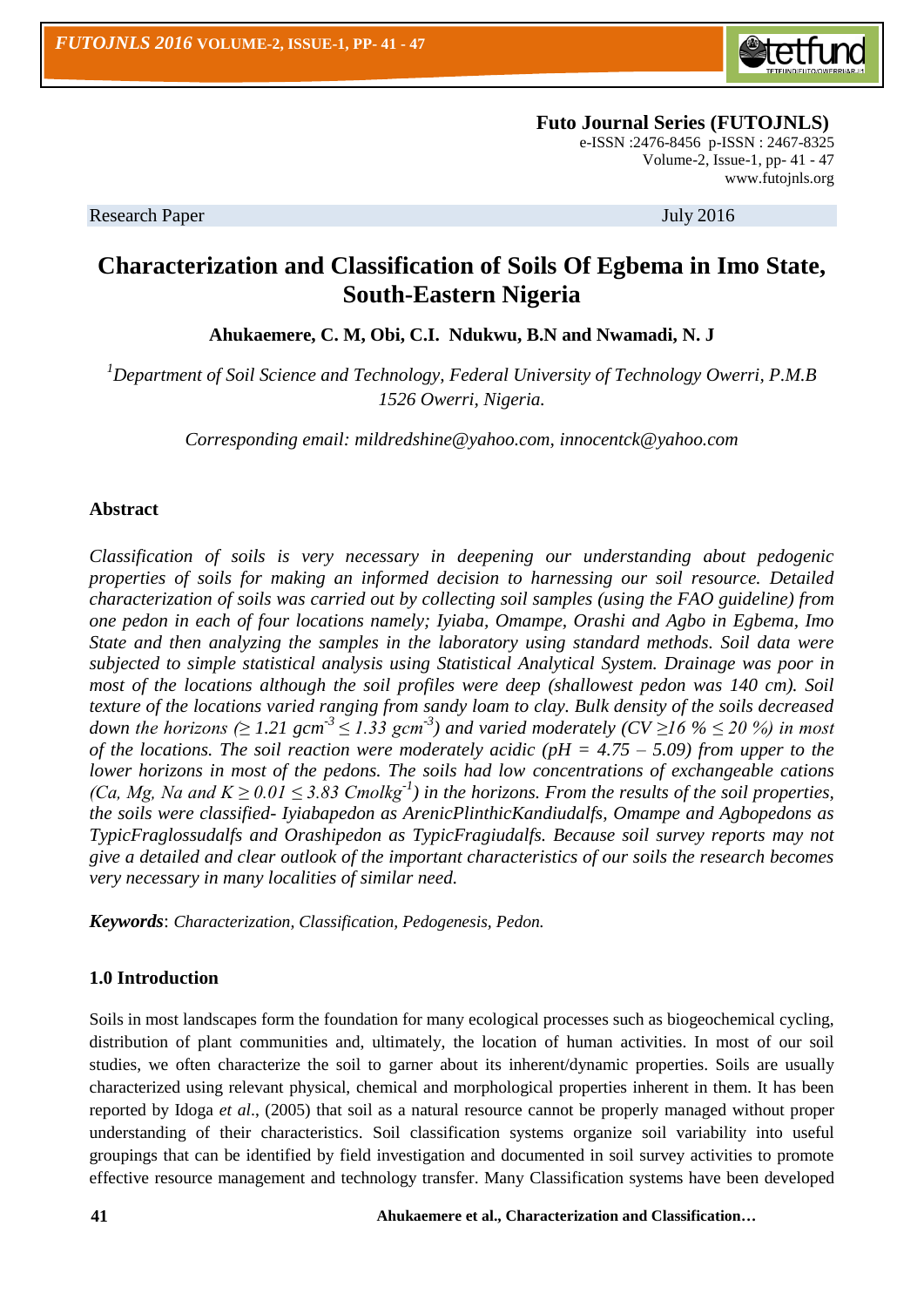for better understanding of the properties of our soils for the purpose of extrapolation of research results to localities of need. The most popular soil classification systems in the world are; USDA soil classification system and FAO/WRB (World Reference Base) classification system. In Africa, Ghanaian classification system has been developed.

According to Ahukaemere, (2015), some soil properties (Soil drainage, nutrient content of soils, soil colour, soil structure and soil reaction) are influenced by parent material. It is obvious that differences in soil properties are inherently due to differences in the pedogenetic origin (parent material) of the soil and dynamically due to differences in land use and or management practices. Significant relationship between parent material and soil texture, soil reaction, total exchangeable bases, total acidity, soil depth, colour, profile drainage and gravel content have earlier been reported (Akamigbo & ASsdu, 1983; Esu, 2010). Ojenuga *et al*., (1981) and Ofomata, (1981) emphasized that soils of south-eastern Nigeria formed on unconsolidated coastal plain sands are characterized by the dominance of sand-textured fragments comprising larger quantities of coarse over fine textured materials, have low fertility due to dominance of low activity clays and inherent low organic matter contents.

This paper investigated the characteristics and classification of four pedons within Imo state in Nigeria in order to illustrate the obvious need to increase our understanding of the soils. Soils of the area investigated for this study were developed from different parent materials and as such explain the need for detailed characterization of the soils. The objective of this study was therefore to characterize and then classify the soils of Imo state, Nigeria using the USDA Soil Taxonomy.

# **2.0 Materials and Methods**

# 2.1. Description of the Study Area

The study was carried out in four locations namely; Orashi, Agbo, Omampe and Iyiaba in Egbema Local Government Area of Imo State. The study area lies between latitude  $5^{\circ}$  33' and  $5^{\circ}$  58' N and longitude  $6^{\circ}$  50' and 6 59' E within a humid tropical climate characterized by rainy season (February/March – November) and dry season (November – February/March). Annual rainfall of the area is about 2,500 mm along the Atlantic coast (NIMET, 2014). Soils of the four locations were derived from coastal plain sands and have been altered by anthropogenic activities. Some of the areas were characterized by wetland hydrology and hydrophytic vegetation.

# 2.2 Soil Sampling and Laboratory Analysis

**42 Ahukaemere et al., Characterization and Classification…** Reconnaissance field trip was undertaken and routine materials and methods to be used in the field study were noted. Profile pits were dug (one each for the four different areas) in the four wetland soils, described and sampled according to genetic horizons for characterization and classification (FAO, 2006; Soil Survey Staff, 2006). Soil samples were collected from the bottom-most horizon to the topmost to avoid contamination of soils from the horizons. The soil samples were air dried, crushed and made to pass through 2.0 mm mesh sieve. Samples were also collected with core samplers for bulk density and moisture content analyses. The slope of each of the sampling sites was measured in the field with an abney level. Particle size analysis was performed using the Bouyoucous hydrometer method (Gee & Or, 2002). Bulk density was determined using the core method as described by (Gross and Reinsch 2002). Exchangeable base cations (Ca, Mg, K, and Na) were extracted with 1 N NH4OAc (pH 7) (Thomas, 1982). Exchangeable calcium and magnesium were determined by EDTA complexio-metric titration while exchangeable potassium and sodium were determined by flame photometry. Effective Cation Exchange Capacity (ECEC) was calculated by the summation of the total exchangeable bases and total exchangeable acidity. Soil organic carbon was analyzed by Walkley and Black wet digestion method (Nelson & Sommers, 1982). Available phosphorous was determined by Bray II method (Olsen & Sommers 1982). Soil pH was measured potentiometrically in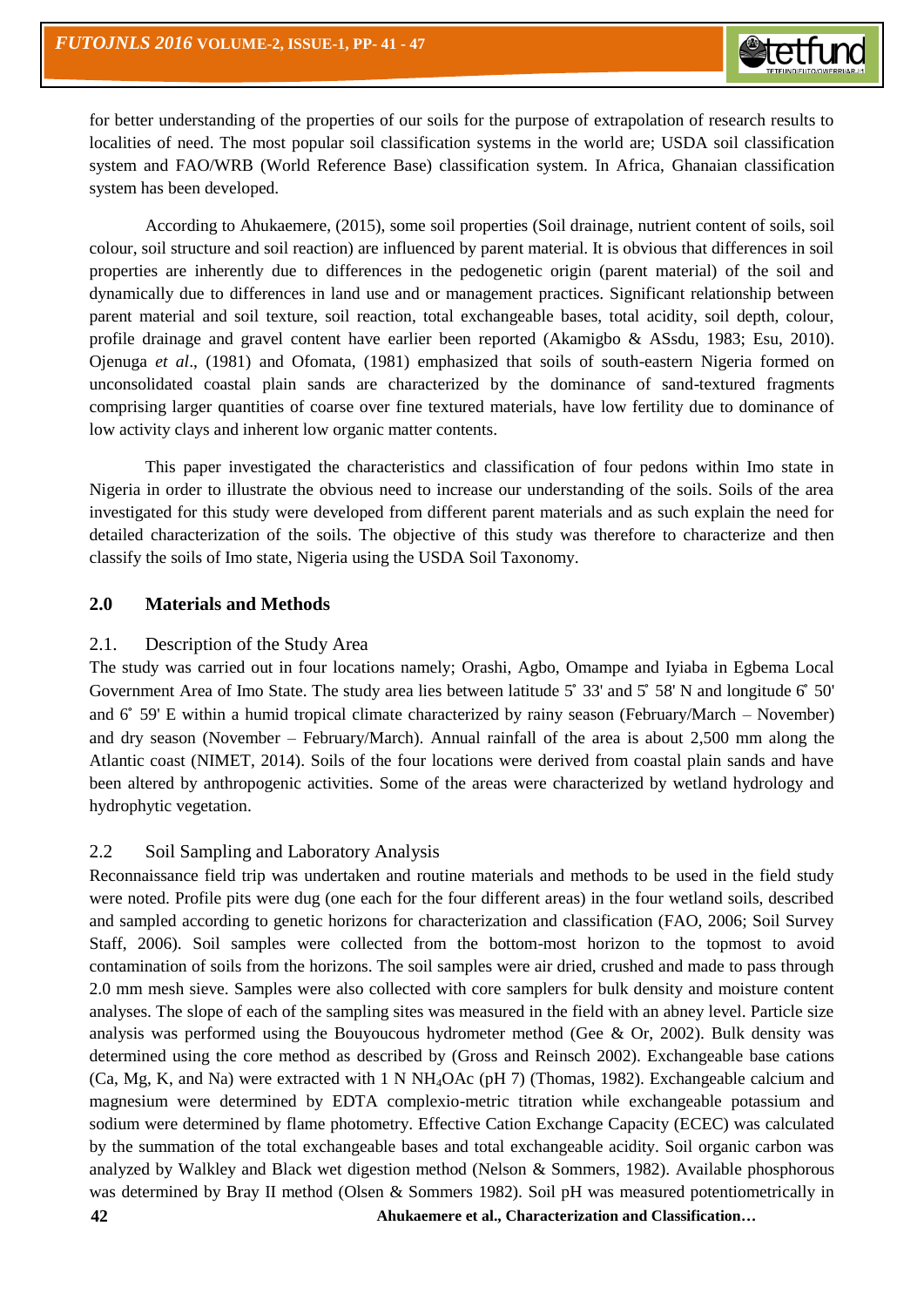

both water and 1 N KCl at the soil- liquid ratio of 1:2.5 (Thomas, 1996). Clay activity was calculated by ECEC/Clay x 100.

# 2.3 Statistical Analysis

Measured variables in the data set were analyzed using classical statistical methods to obtain the descriptive statistics, taking out only the mean and then coefficient of variation was determined to find out how variables vary in the study sites. The statistical analysis was carried out with the aid of SAS (SAS, 1999).

#### **3.0. Results and Discussion**

#### 3.1. Morphological Characteristics

Table 1 shows the morphological characteristics of the studied pedons. The soil texture of the four areas was mainly sandy loam, sandy clay loam and clay. Although the sampled four pedons were made up of wetland soils, the soil profiles were deep as at the time of sampling with the shallowest profile having a depth of 140 cm. All the pedons were poorly drained which could be adduced to a high water table of the soils which could have further reduced infiltration, seepage and percolation. The soil colour was evident of soils of the sort where redoximorphic activities were ongoing as the hues ranged from 2.5 YR to 10 YR (moist). There was no root or water restrictive layer within the profile depth in all the pedons in the sites except the water table observed in the Agbo pedon. The soils had mainly weak to moderate blocky structure in the Iyiaba location, prismatic in the surface horizons, and weak to moderate crumb and blocky structure in the Omampe, Orashi, Agbo horizons. The soil consistence (wet) was mostly friable and firm in all the horizons of the four pedons. The Iyiaba and Agbo soils had only firm consistence which graduated to very firm in the lower horizons while the Omampe and Orashi soils had a friable consistence that graduated into firm consistence in the lower horizons. Water and air has been known to either increase or decrease in soils in equal proportion as redoximorphism takes place. Due to a reduced condition in the pedons, there were mainly few roots (having a depth to no root of at least 23 cm) in all the pedons except in Iyiaba soils. The minimum thickness of their surface horizon was 20 cm. A layer that looked like fragipan was observed in most horizons of the pedons which mostly had a coarse prismatic, columnar and or blocky structure. Morphological characterization of studied soils showed that the soil profiles were deep ( $>$  200cm), the hues were 7.5 YR (moist) throughout the profile depth in all the pedons and there was no root or water restrictive layer within the profile depth in all the pedons.

| <b>Horizons</b>  | Depth     | <b>Munsell</b> | <b>Texture</b> | <b>Structure</b> | Consistence | <b>Drainage</b> | Root abundance                     |
|------------------|-----------|----------------|----------------|------------------|-------------|-----------------|------------------------------------|
|                  | (cm)      | colour (Moist) |                |                  | (moist)     |                 |                                    |
| Iyiaba Soil      |           |                |                |                  |             |                 |                                    |
| А                | $0 - 25$  | 5 YR 2.5/1     | SL.            | 1crpl            | Fi          | Poorly drained  | Very dark few roots                |
| B                | $25 - 65$ | 10 YR 6/2      | SL             | 3cbk             | Fi          | Poorly drained  | Mottles                            |
| Btg1             | 65-82     | 7.5 YR 5/3     | <b>SCL</b>     | 2mbk             | Vfi         | Poorly drained  | Abundant of roots                  |
| Btg2             | 82-120    | 10 YR 5/4      | SL             | $2$ c $bk$       | Vfi         | Poorly drained  | Mottles and highly<br>un-nodulated |
| BC               | 120-170   | $2.5YR\,5/6$   | <b>SCL</b>     | 2cbk             | Vfi         | Poorly drained  | No roots                           |
| Omampe Soil      |           |                |                |                  |             |                 |                                    |
| A                | $0 - 20$  | 7.5YR 5/8      | LS             | 1 <sub>mpr</sub> | Fr          | Poorly drained  | Many roots                         |
| AB               | 20-56     | 10 YR 5/4      | LS             | 1 <sub>mpr</sub> | Fr          | Poorly drained  | Few roots                          |
| Btg1             | 56-92     | 7.5YR 4/6      | <b>SCL</b>     | 2mcr             | Vfi         | Poorly drained  | No roots                           |
| B <sub>tg2</sub> | 92-160    | 7.5YR 5/8      | SL             | 1 mcr            | Fr          | Poorly drained  | No roots                           |
| ВC               | 160-200   | 7.5YR 5/6      | <b>SCL</b>     | 2cbk             | Vfi         | Poorly drained  | No roots                           |
| Orashi Soil      |           |                |                |                  |             |                 |                                    |
| Ap               | $0 - 24$  | 5YR 3/1        | LC             | 1 <sub>mpr</sub> | Fr          | Poorly drained  | Many roots                         |
| AB               | 24-43     | 2.5YR 5/3      | $\mathsf{C}$   | 1 <sub>mpr</sub> | Fr          | Poorly drained  | Few roots                          |
| Btg1             | $43 - 73$ | 10 YR 5/4      | CL             | 2pl              | Fi          | Poorly drained  | No roots                           |
| B <sub>tg2</sub> | 73-140    | 10 YR 5/4      | C              | 3bk              | Fi          | Poorly drained  | No roots                           |
| BCg              | 140-170   | 10 YR 5/4      | $\mathsf{C}$   | 3bk              | Fi          | Poorly drained  | No roots                           |
| Agbo Soil        |           |                |                |                  |             |                 |                                    |
| A                | $0 - 23$  | 5YR 2.5/1      | <b>SL</b>      | 1 <sub>mpr</sub> | Fi          | Poorly drained  | Few roots                          |
| AB               | $23 - 55$ | 5YR 5/1        | <b>SL</b>      | 3bk              | Fi          | Poorly drained  | No roots                           |
| С                | 55-140    | 5YR 3/1        | SL             | 2mcr             | Vfi         | Poorly drained  | No roots                           |

**Table 1: Morphological Properties of the Pedons in the Study Area**

**Texture** - LS = Loamy sand, SL = Sandy loam, SCL = Sandy clay loam, C = Clay, CL = Clay Loam, LC = Loamy clay. **Structure** - 1 = weak, 2 = moderate, 3 = strong, f = fine, m = medium, c = coarse, g = granular,cr = crumb, bk = blocky,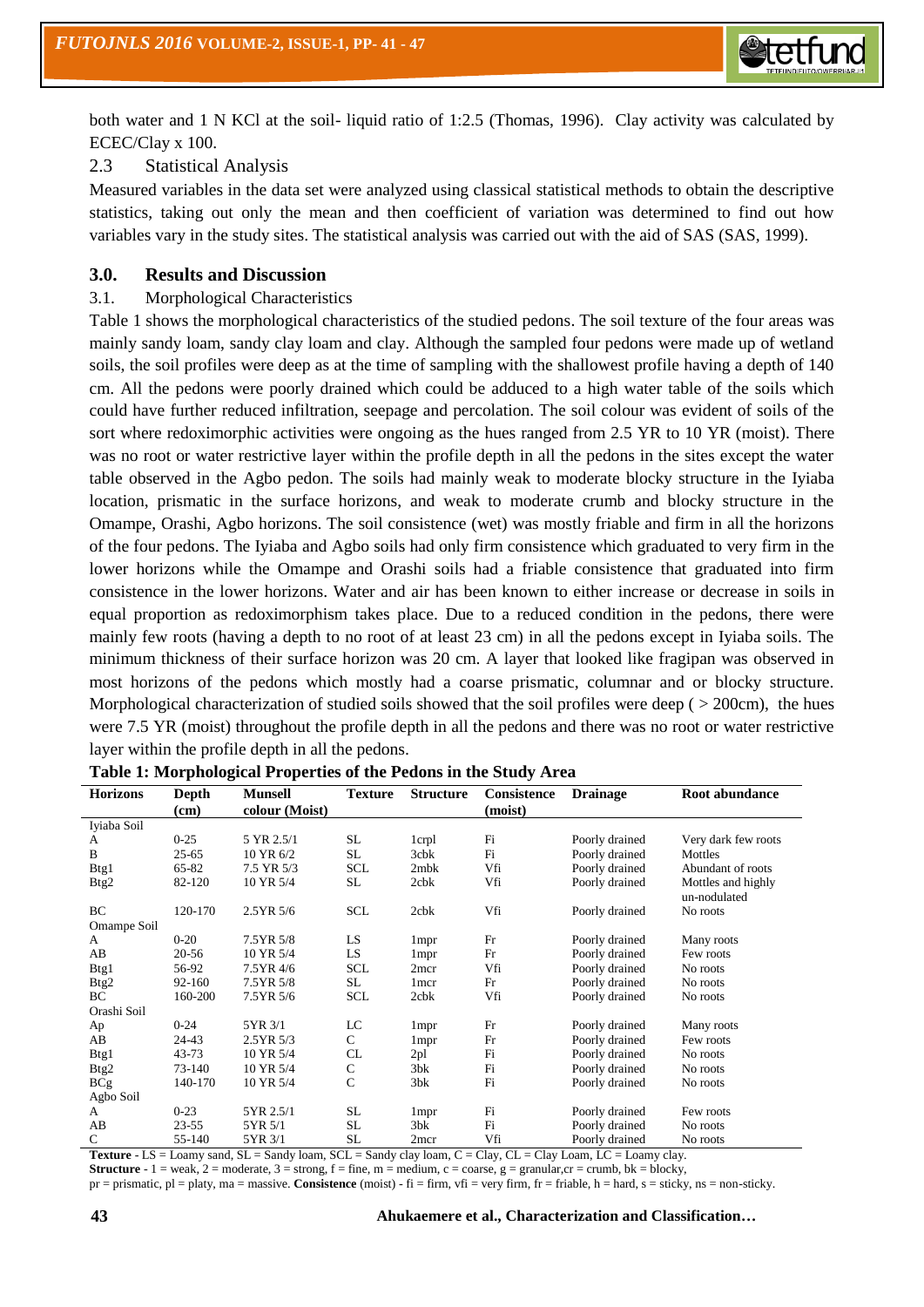

#### 3.2 Physical and Chemical Properties

Table 2 shows the physical and chemical properties of the studied areas. The soil texture from the laboratory analysis was sandy loam to clay in most of the areas. The soils were sandier in Iyiaba, Omampe and Agbo (mean  $\geq 697$  g kg<sup>-1</sup>  $\leq 797$ gkg<sup>-1</sup>) while it was clay in Orashi (mean = 473 g kg<sup>-1</sup>). Soil texture has earlier been defined as a near permanent attribute of the soil and hardily does it easily change due to land use, management or conservation [2]. There was a little variation (CV  $\geq$  4 %  $\leq$  10 %) of sand fractions of the soil matrix in the Omampe and Agbo locations. Sand, silt and clay varied moderately ( $CV \ge 16$  %  $\le 19$  %) in Orashi. The bulk density increased down the natural horizons and was at values (mean  $\geq 1.21$  gcm<sup>-3</sup>  $\leq 1.33$ gcm<sup>-3</sup>) that will allow vigorous growth of plant roots and soil organisms. The variation in bulk density of the studied locations was mostly moderate (CV  $\geq$  16 %  $\leq$  20 %) except in Iviaba soils were there was a little variation. Bulk density influences availability and flow (lateral or vertical) of soil water and the growth of the plant roots. The results indicated that the soils had values that stood at its optimality (Obi *et al*., 2015).

The soil reactions were moderately acidic ( $pH = 5.26 - 5.42$ ) from the upper to the lower horizon (Table 2). This could be due to the parent material from which the soils are derived. The values of pH in KCl  $(4.75 - 5.09)$  are lower than pH in H<sub>2</sub>O indicating a net negative charge of the exchange complex throughout the horizons. The base (KCl) must have precipitated more acidity in the soil solution. Recommendations of fertilizers for controlling proneness of the soils of the location to acidity must be based on the results from the pH in KCl to ensure that reserved acidity in the soil solution will be taken care of. There was little variation (CV  $\geq$  1 %  $\leq$  8 %) in soil reaction down the horizons in all the locations. The concentrations of the exchangeable cations (Ca, Mg, Na and K) were low having  $\geq 0.01 \leq 3.83$  Cmolkg<sup>-1</sup> in the horizons. Ca and Na varied moderately (CV  $\geq$  20%  $\leq$  33%) in the Iyiaba soils while Ca, Mg and Na varied highly (CV  $\geq$  50%  $\leq 69\%$ ) in the Omampe soils. The Effective Cation Exchange Capacity (ECEC) of soils of the study area was generally low ranging from  $5.8 - 18.9$  Cmolkg<sup>-1</sup>. Soils of the coastal plain sands origin had earlier been reported to be made of low ECEC, basic cations and base saturation (Lekwa and Whiteside, 1986; Ogban and Ekerette, 2001). The organic carbon contents decreasing with depth indicates that the activity of organisms is more pronounced in the upper horizon (Table 2). Generally, organic matter content of the soils were low (mean = 3.71 – 6.64 %) and varied moderately ( $CV \ge 14\% \le 92\%$ ) in the study area.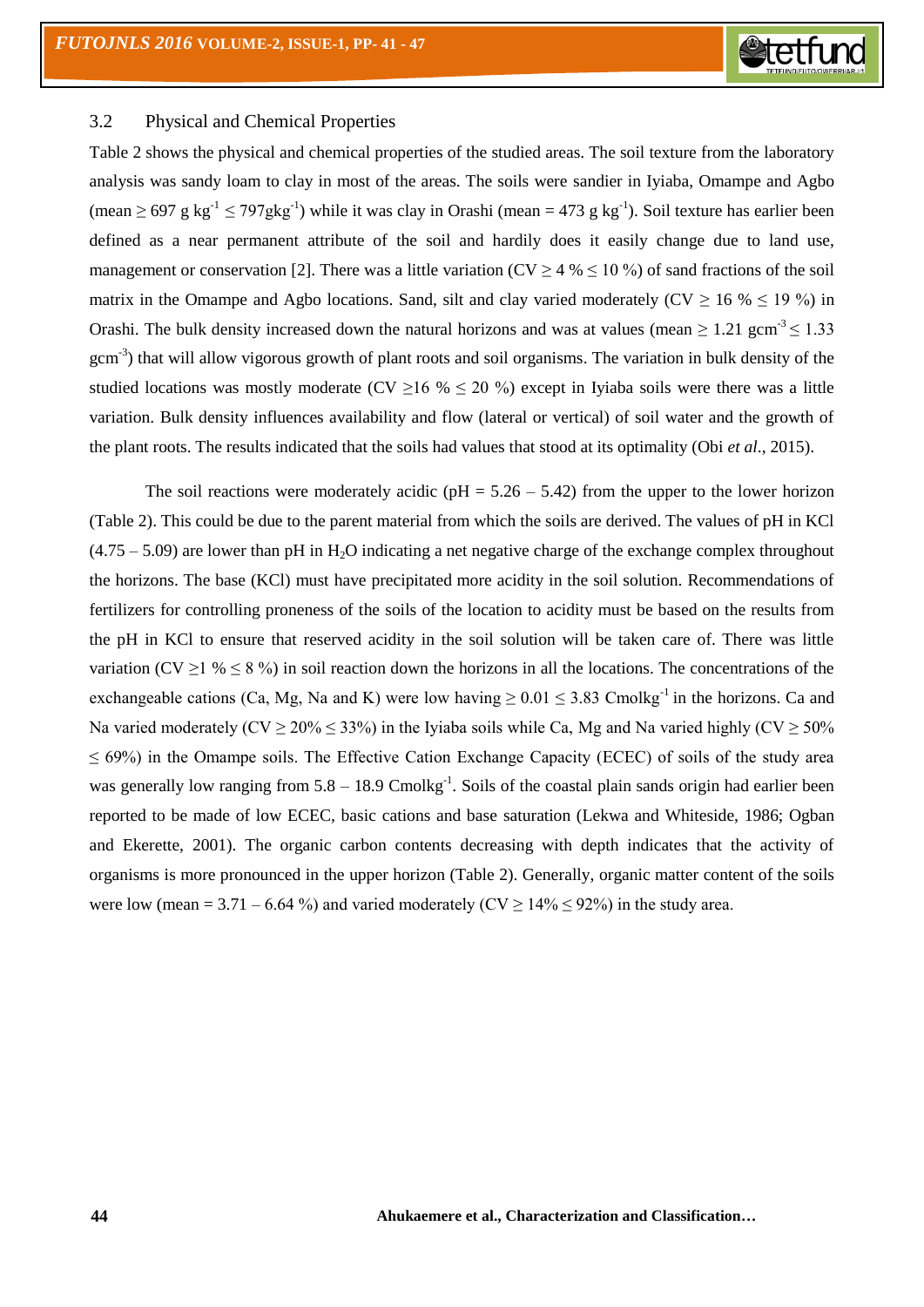

| Ho                | Depth      | pH               | рH   | Ca   | Mg                  | Na    | K    | <b>TEB</b>                                 | <b>ECEC</b> | <b>BS</b>     | A <sub>v</sub> P | OC    | Sand  | Silt                                                                    | Clay  | <b>CA</b> | <b>BD</b>           | TC          |
|-------------------|------------|------------------|------|------|---------------------|-------|------|--------------------------------------------|-------------|---------------|------------------|-------|-------|-------------------------------------------------------------------------|-------|-----------|---------------------|-------------|
|                   | cm         | H <sub>2</sub> O | KCI  |      | ------------------- |       |      | ---cmol kg <sup>-1</sup> ----------------- |             | $\frac{0}{0}$ |                  |       |       | $\underline{\cdots}\ \vdots\ \underline{\rm kg} \ {\rm kg}^{-1} \cdots$ |       |           | $g \text{ cm}^{-3}$ |             |
| Iviaba            |            |                  |      |      |                     |       |      |                                            |             |               |                  |       |       |                                                                         |       |           |                     |             |
| A                 | $0 - 25$   | 5.83             | 5.03 | 0.33 | 3.20                | 0.01  | 0.01 | 3.55                                       | 6.31        | 56.23         | 8.96             | 18.55 | 749.6 | 152.8                                                                   | 97.6  | 0.06      | 0.99                | <b>SL</b>   |
| B                 | $25 - 65$  | 5.31             | 5.08 | 4.83 | 3.50                | 0.01  | 0.01 | 8.35                                       | 9.51        | 87.80         | 3.85             | 1.79  | 709.6 | 13.8                                                                    | 157.6 | 0.06      | 1.03                | <b>SL</b>   |
| B <sub>tg</sub> 1 | 65-82      | 5.55             | 4.98 | 2.83 | 3.40                | 0.01  | 0.01 | 6.23                                       | 9.25        | 67.56         | 5.81             | 0.99  | 589.6 | 152.8                                                                   | 257.6 | 0.04      | 1.25                | <b>SCL</b>  |
| Btg2              | 82-120     | 5.13             | 4.89 | 3.99 | 3.80                | 0.01  | 0.02 | 7.82                                       | 9.18        | 85.18         | 3.08             | 1.99  | 769.6 | 52.8                                                                    | 177.6 | 0.05      | 1.28                | <b>SL</b>   |
| BC                | 120-170    | 5.32             | 4.88 | 0.50 | 1.30                | 0.02  | 0.02 | 1.82                                       | 4.34        | 41.92         | 1.96             | 2.19  | 669.6 | 72.8                                                                    | 257.6 | 0.02      | 1.52                | <b>SCL</b>  |
|                   | mean       | 5.42             | 4.97 | 2.50 | 3.04                | 0.01  | 0.02 | 5.56                                       | 7.72        | 67.74         | 4.73             | 5.10  | 697.6 | 112.8                                                                   | 189.6 | 0.05      | 1.21                |             |
|                   | CV(%)      | 5.50             | 1.30 | 32.9 | 9.30                | 22.80 | 20.2 | 19.9                                       |             |               | 40.80            | 13.90 | 18.20 | 62.70                                                                   | 29.80 |           | 1.70                |             |
| <b>Omampe</b>     |            |                  |      |      |                     |       |      |                                            |             |               |                  |       |       |                                                                         |       |           |                     |             |
| A                 | $0 - 20$   | 5.21             | 4.82 | 2.67 | 2.20                | 0.01  | 0.01 | 4.88                                       | 6.64        | 73.5          | 13.51            | 5.39  | 849.6 | 32.8                                                                    | 117.6 | 0.06      | 1.02                | LS          |
| AB                | $20 - 56$  | 5.54             | 5.21 | 0.18 | 0.40                | 0.01  | 0.02 | 0.61                                       | 1.09        | 55.8          | 13.37            | 5.19  | 869.6 | 32.8                                                                    | 97.6  | 0.02      | 1.21                | LS          |
| Btg1              | 56-92      | 5.06             | 4.63 | 4.67 | 2.90                | 0.01  | 0.02 | 7.59                                       | 10.79       | 70.33         | 7.2              | 2.39  | 669.6 | 12.8                                                                    | 317.6 | 0.03      | 1.38                | <b>SCL</b>  |
| Btg2              | 92-160     | 5.35             | 4.58 | 2.50 | 1.80                | 0.01  | 0.02 | 4.32                                       | 4.70        | 90.00         | 6.44             | 1.39  | 829.6 | 52.8                                                                    | 117.6 | 0.04      | 1.46                | <b>SL</b>   |
| BC                | 160-200    | 5.14             | 4.49 | 1.83 | 1.70                | 0.01  | 0.01 | 3.55                                       | 5.71        | 57.98         | 4.34             | 1.29  | 769.6 | 12.8                                                                    | 217.6 | 0.03      | 1.59                | <b>SCL</b>  |
|                   | mean       | 5.26             | 4.75 | 2.37 | 1.80                | 0.01  | 0.01 | 4.19                                       | 5.81        | 69.52         | 8.97             | 5.10  | 797.6 | 28.8                                                                    | 173.6 | 0.04      | 1.33                |             |
|                   | CV(%)      | 3.60             | 6.00 | 68.3 | 50.8                | 64.90 | 23.6 | 60                                         |             |               | 46.90            | 64.50 | 10.10 | 58.10                                                                   | 53.70 |           | 16.7                |             |
| Orashi            |            |                  |      |      |                     |       |      |                                            |             |               |                  |       |       |                                                                         |       |           |                     |             |
| Ap                | $0 - 24$   | 5.20             | 5.03 | 2.83 | 4.00                | 0.003 | 0.11 | 1.96                                       | 4.8         | 40.8          | 0.06             | 10.3  | 429.6 | 212.8                                                                   | 74    | 0.06      | 0.98                | LC          |
| AB                | 24-43      | 5.33             | 4.81 | 4.67 | 3.40                | 0.033 | 0.01 | 1.51                                       | 4.0         | 37.8          | 0.06             | 7.20  | 429.6 | 132.8                                                                   | 114   | 0.04      | 1.26                | C           |
| B <sub>tg</sub> 1 | 43-73      | 5.81             | 5.23 | 3.33 | 3.20                | 0.002 | 0.11 | 1.39                                       | 3.2         | 43.4          | 0.07             | 3.90  | 289.6 | 152.8                                                                   | 124   | 0.03      | 1.29                | <b>CL</b>   |
| Btg2              | $73 - 140$ | 5.14             | 4.53 | 5.50 | 2.60                | 0.002 | 0.10 | 2.37                                       | 4.9         | 48.4          | 0.05             | 2.50  | 329.6 | 152.8                                                                   | 125   | 0.04      | 1.33                | C           |
| <b>BCg</b>        | 140-170    | 5.98             | 5.61 | 0.08 | 4.20                | 0.063 | 0.01 | 1.90                                       | 4.0         | 47.5          | 0.04             | 9.80  | 329.6 | 172.8                                                                   | 74    | 0.05      | 1.45                | $\mathbf C$ |
|                   | mean       | 5.49             | 5.04 | 3.28 | 3.48                | 0.021 | 0.02 | 6.80                                       | 18.92       | 46.61         | 3.46             | 3.71  | 361.6 | 164.8                                                                   | 473.6 | 0.04      | 1.26                |             |
|                   | CV(%)      | 6.90             | 8.10 | 63.4 | 18.4                | 91.90 | 21.6 | 22.7                                       |             |               | 44.60            | 75.50 | 17.80 | 18.40                                                                   | 16.50 |           | 13.70               |             |
| Agbo              |            |                  |      |      |                     |       |      |                                            |             |               |                  |       |       |                                                                         |       |           |                     |             |
| A                 | $0 - 23$   | 5.96             | 5.48 | 3.16 | 2.70                | 0.07  | 0.01 | 5.95                                       | 11.67       | 50.97         | 3.86             | 16.75 | 709.6 | 132.8                                                                   | 157.6 | 0.07      | 1.08                | <b>SL</b>   |
| AB                | $23 - 55$  | 5.00             | 4.72 | 3.00 | 2.90                | 0.01  | 0.02 | 5.92                                       | 9.64        | 61.41         | 4.06             | 2.39  | 769.6 | 72.8                                                                    | 157.6 | 0.06      | 1.25                | <b>SL</b>   |
| C                 | 55-140     | 5.95             | 5.08 | 5.33 | 3.10                | 0.01  | 0.03 | 8.45                                       | 11.05       | 30.75         | 12.81            | 0.79  | 729.6 | 102.8                                                                   | 167.6 | 0.07      | 1.59                | <b>SL</b>   |
|                   | mean       | 5.64             | 5.09 | 3.83 | 2.90                | 0.03  | 0.02 | 6.77                                       | 10.79       | 47.71         | 6.91             | 6.64  | 736.2 | 102.8                                                                   | 160.9 | 0.07      | 1.31                |             |
|                   | CV(%       | 9.80             | 7.50 | 34   | 6.90                | 93.5  | 9.80 | 21.5                                       |             |               | 74               | 92.30 | 4.10  | 29.20                                                                   | 3.60  |           | 19.90               |             |

**Table 2: The Physical Properties of the Studied Location**

Ho- Horizon, TEB- Total exchangeable bases, CEC- Cation exchange capacity, BS- Base saturation, OC- Organic carbon, sand, TC- Textural class, BD- Bulk density, LS- Loamy sand, SL- Sandy loam SCL- Sandy Clay Loam, LC- Loamy clay, C- Clay, CA = Clay activity.

#### 3.3 Classification of Sampled Pedons

All the soils of the studied locations (except Iyiaba) had a fragipan subsurface diagnostic horizon within the pedon and a base saturation (ECEC at 1 N NH4OAc pH 7) greater than 35 percent at the 140 cm depth below the mineral soil surface. As a result, the soils can be classified as Alfisols (Table 3). This was because the soils satisfied all the conditions as stated above and in soil Taxonomy (Soil Survey Staff, 2006). Because all soils in the study area have audic moisture regime, they could be classified under the Suborder- Udalfs. Omampe and Agbo pedons both had a glossic horizon and a fragipan within 100 cm of the mineral soil surface and as such could be classified under the great group Fraglossudalfs, the Orashipedon had a fragipan within 100 cm of the mineral soil surface and could be classified under the great group Fragiudalfs while the Iyiaba pedon had a kandic horizon (ECEC/Clay < 12 cmol per kg of Clay) and do not have a densic, lithic, paralithic, or petroferric contact within 150 cm of the mineral soil surface and could be classified under the great group Kandiudalfs. The pedons of Omampe and Agbo did not meet any criteria to qualify them to be classified in any of other subgroups and thus was classified as TypicFraglossudalfs, the aforementioned criteria as well qualified the Orashi pedon to be classified as TypicFragiudualfs while the Iyiaba pedon was classified as ArenicPlinthicKandiudalfs because the soils met sandy or sandy-skeletal particle size class criteria throughout a layer extending from the mineral soil surface to the top of a kandic horizon at a depth of 50 to 100 cm and had plinthite in horizons within 150 cm of the mineral soil surface.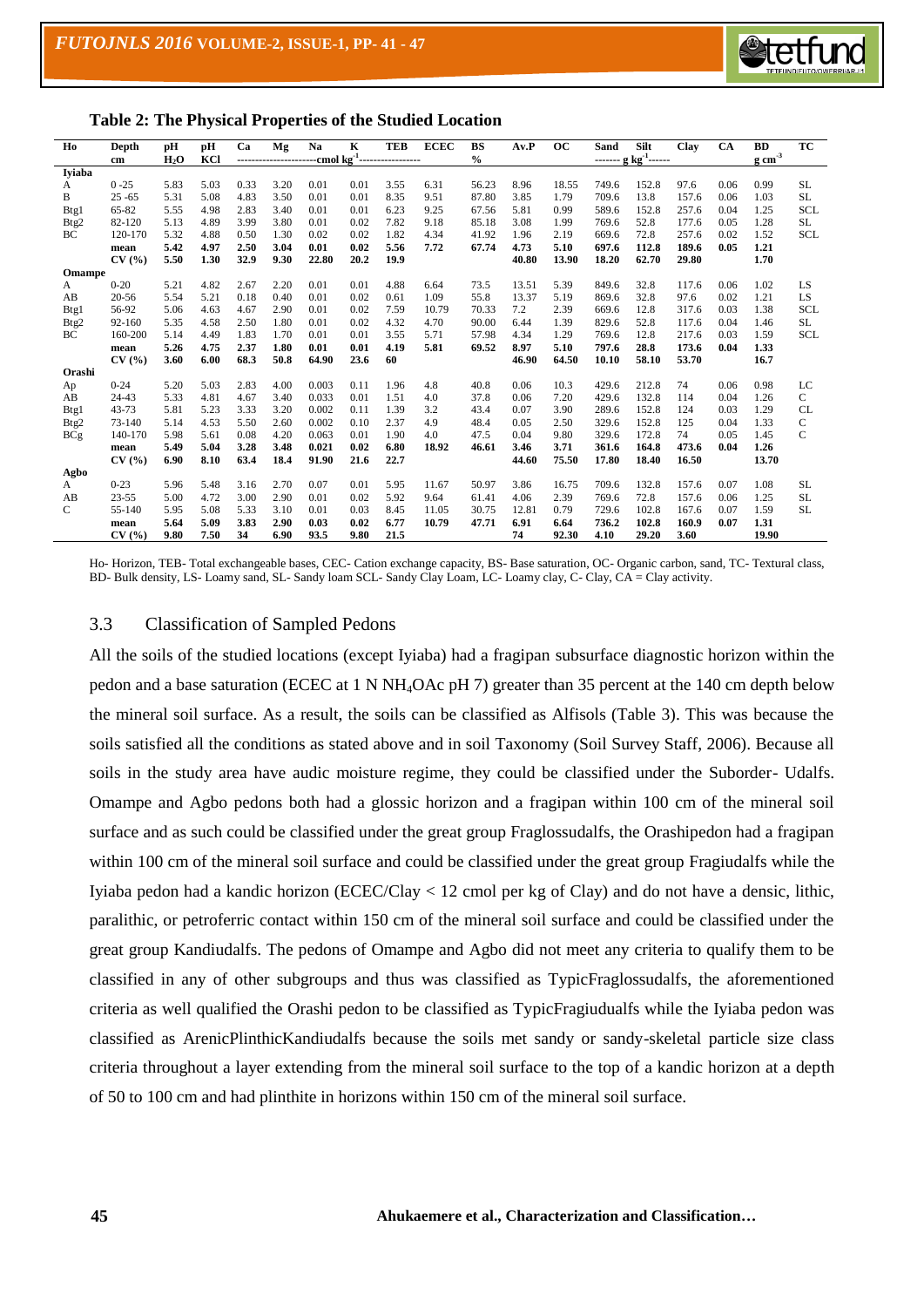

| Pedon  | <b>Soil Order</b> | Sub-order | <b>Great group</b> | <b>USDA Subgroup</b>       |
|--------|-------------------|-----------|--------------------|----------------------------|
| Iyiaba | Alfisols          | Udalfs    | Kandiudalfs        | ArenicPlinthicKandiudalfs  |
| Omampe | Alfisols          | Udalfs    | Fraglossudalfs     | <b>TypicFraglossudalfs</b> |
| Orashi | <b>Alfisols</b>   | Udalfs    | Fragiudalfs        | <b>TypicFragiudalfs</b>    |
| Agbo   | <b>Alfisols</b>   | Udalfs    | Fraglossudalfs     | <b>TypicFraglossudalfs</b> |

|  | <b>Table 3: Classification of the Sampled Pedons</b> |  |  |  |
|--|------------------------------------------------------|--|--|--|
|--|------------------------------------------------------|--|--|--|

#### **4.0. Conclusion**

The morphological characterization of the pedons was indicative of soils from similar taxa but differing texture and differentiae. The soils were deep although drainage was poor in some of the locations which could be as a result of poor infiltration, percolation and seepage that could have resulted from the differing texture. The soil colour was evident of pedons where redoximorphic features had occurred as a result of the ongoing reactions. The soils had low base saturation, organic carbon contents and effective cation exchange capacity. From the results of the morphological, physical and chemical characterization, the soils were classified- Iyiabapedon as *ArenicPlinthicKandiudalfs*, Omampe and Agbopedons as TypicFraglossudalfs and Orashipedon as TypicFragiudualfs.

#### **References**

- Ahukaemere, C.M. (2015). Sequestration and dynamics of carbon and nitrogen in soils of dissimilar lithologies under different land use types in southeastern Nigeria. *A Ph.D thesis of Department of soil science and Technology, Federal University of Technology, Owerri Nigeria.*
- Akamigbo, F. O. R. &Asadu, C. L. A. (1983). Influence of parent materials on soils of southeastern Nigeria. East African Forestry Journal, 48: 81 – 91.
- Esu, I. (2010).Soil Characterization, Classification and Survey. HEBN Publishers, Nigeria.
- Food and Agricultural Organization (2006).*Guidelines for Soil Description*. 4th ed., Italy: FAO, Rome, p. 69.
- Gee, G.W. & Or, D.( 2002). Particle size distribution. In: Dane, J.H. and Topp, G.C. (eds). *Methods of Soil Analysis*, Part 4. Physical methods.Soil Sci. Soc. Am Book Series No.5, ASA and SSSA, Madison, WI. Pp, 255-293.
- Grossman, R. B. &Reinsch, T. G. (2002). Bulk density and linear extensibility.in: Dane, J. H.; Topp, G. C. (Eds.). *Methods of the soil analysis*part 4. Physical methods. Soil Sci. Soc. Am. Book Series No.5, ASA and SSSA, Madison, WI., 201-228.
- Idoga, S., Abagyeh, S. O. & Agber, P. I. (2005).Characteristics and classification of crop production potentials of soils of the Aliade plain, Benue State, Nigeria.*Journal of Soil Science*, 15: 101 – 110.
- Lekwa, G and Whiteside, E. P (1986). Coastal Plain Soils of Southeastern Nigeria: I. Morphology, Classification and Genetic Relationships. *Soil Science Society of American Journal*, 50: 154-160.